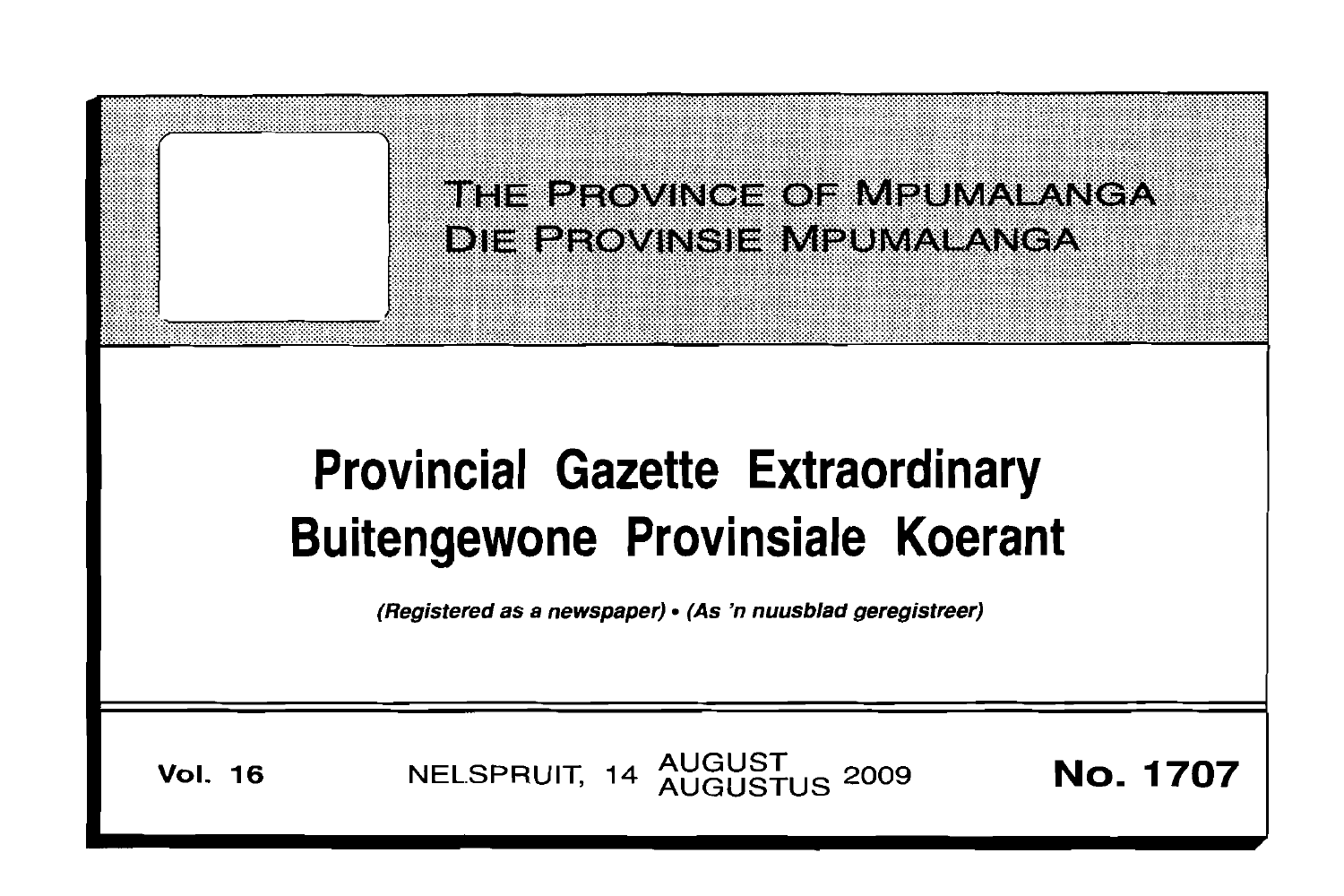No.

# **CONTENTS • INHOUD**

Page Gazette<br>No. No. No. No.

#### **GENERAL NOTICE**

244 Preferential Procurement Policy Framework Act (5/2000): Draft Preferential Procurement Regulations, 2009: For public comments . 3 1707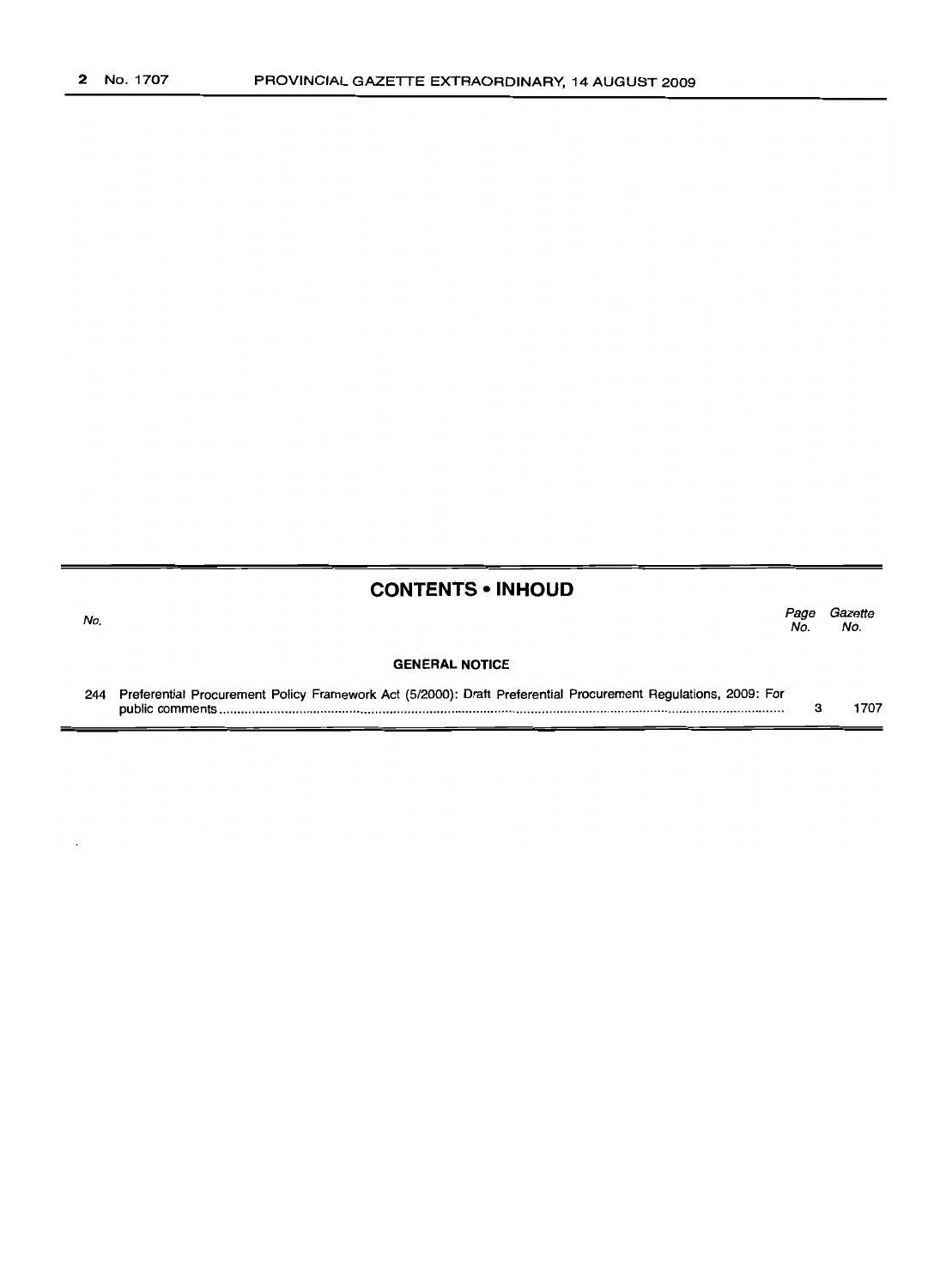# **GENERAL NOTICE**

# **NOTICE 244 OF 2009**

**NATIONAL TREASURY**

# **PREFERENTIAL PROCUREMENT POLICY FRAMEWORK ACT, 2000, (ACT NO.5 OF 2000): DRAFT PREFERENTIAL PROCUREMENT REGULATIONS, 2009**

The draft Preferential Procurement Regulations, 2009, aligned with the prescripts of the Broad-Based Black Economic Empowerment Act, No. 53 of 2003 and its related Strategy as set out in the Schedule, are hereby published for public comments in terms of section 5 of the Preferential Procurement Policy Framework Act, 2000.

Interested persons who wish to comment on the draft Regulations may submit their representations in writing before **14 September 2009** to:

> **The Director-General National Treasury Private Bag X115 PRETORIA 0001**

All representations must be marked for the attention of **Mr. JAN Breytenbach or Mr. HML Malinga** and may either be posted to the above address or transmitted by fax to **012 - 315 5343 or 315 5355** or bye-mail to **jan.breytenbach@treasury.gov.za** or **henry.malinga@treasury.gov.za** respectively.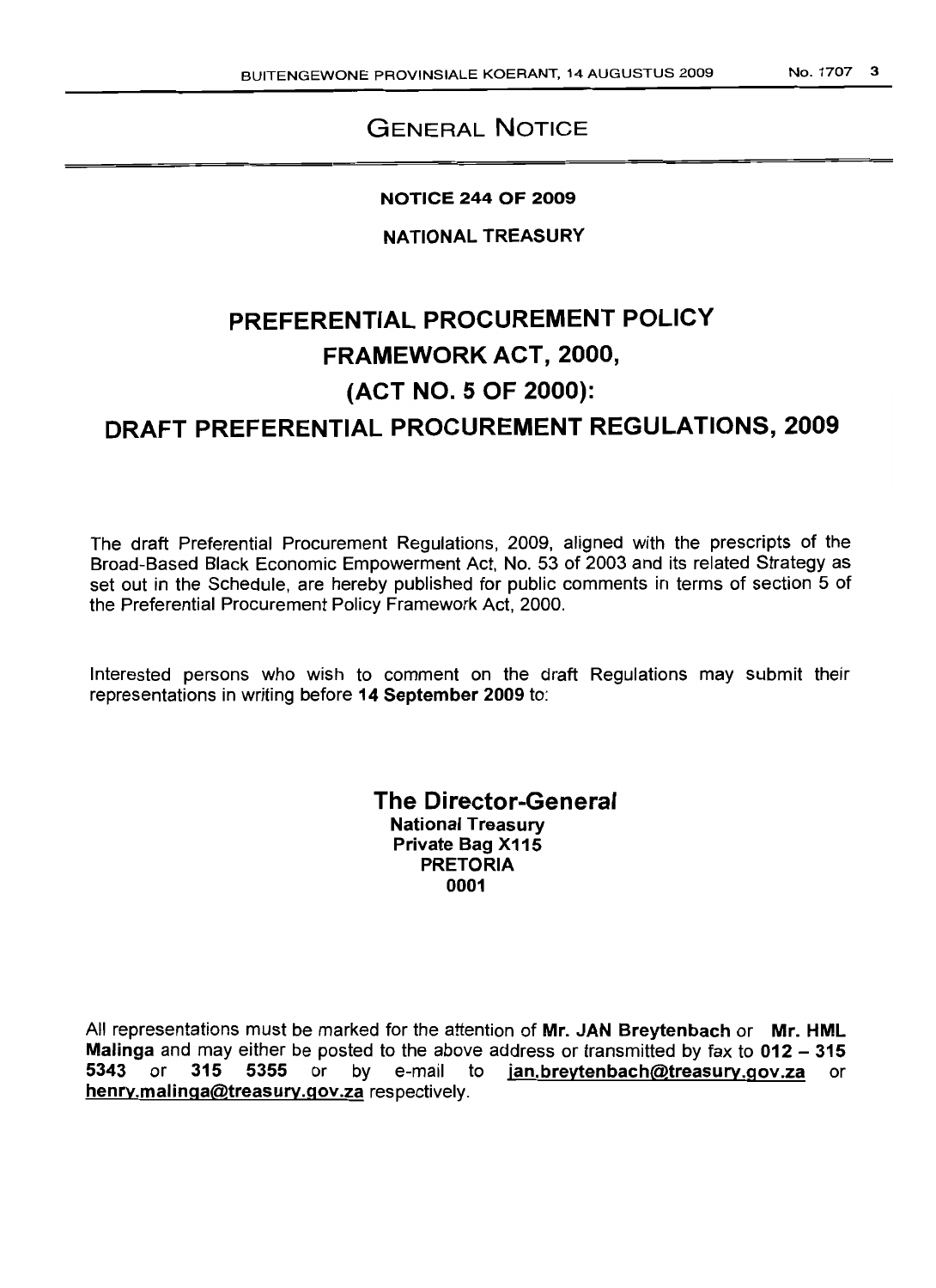# DRAFT PREFERENTIAL PROCUREMENT REGULATIONS, 2009

#### EXPLANATORY MEMORANDUM

- 1. The purpose of the Preferential Procurement Regulations, 2009 is to ensure that Government's preferential procurement procedures are aligned with the aims of the Broad-Based Black Economic Empowerment Act, 2003 and associated Codes of Good Practices.
- 2. The effect of the new regulations can be summarized as follows:
	- (i) The preference points systems as per the current Act and Regulations will be retained.
	- (ii) The current Preferential Procurement Regulations determine that the HOI status and certain ROP goals should be used to determine preference points in the awarding of bids. The new Regulations replace the awarding of bids on the basis of HOI status and the promotion of ROP goals with the BEE rating of a bidder.
	- (iii) In addition, the threshold value to distinguish between the 80/20 and the 90/10 preference points systems, is increased from R 500 000 in the current regulations to R1,0 million in the new regulations to strengthen the contribution towards the development of small, medium and micro enterprises.
	- (iv) The application of the new Regulations is further extended to apply to all organs of state and not only to national and provincial departments, municipalities, Parliament, provincial legislatures and schedule 3A and 3C public entities.
- 3. The draft Preferential Procurement Regulations, 2009 are gazetted for comments.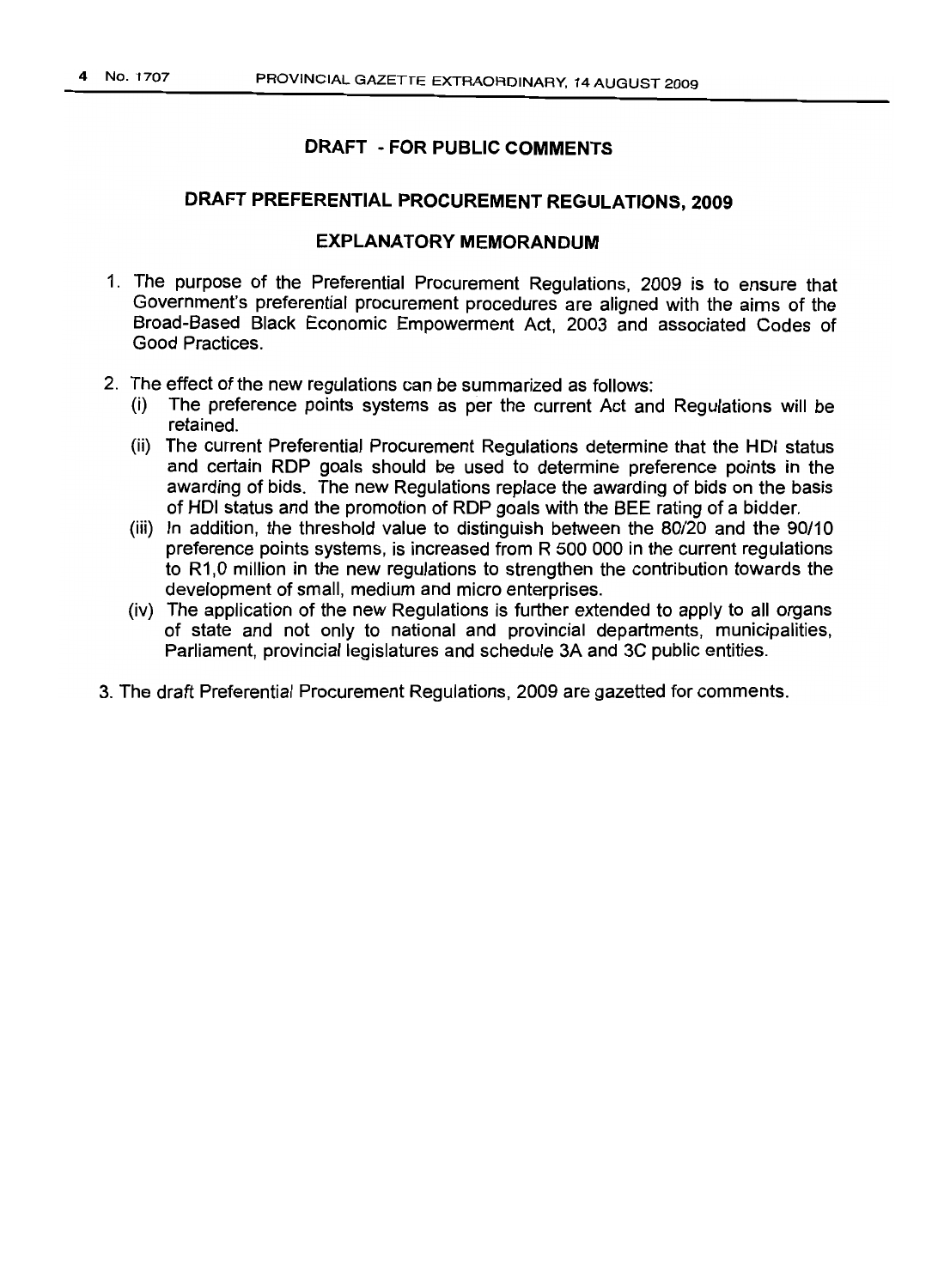# **PREFERENTIAL PROCUREMENT REGULATIONS, 2009 PERTAINING TO THE PREFERENTIAL PROCUREMENT POLICY FRAMEWORK ACT: NO.5 OF 2000**

# **Contents**

#### PART ONE **DEFINITIONS AND APPLICATION**

- 1 Definitions
- 2 Application
- PART TWO **PREFERENCE POINT SYSTEM AND BROAD-BASED BLACK ECONOMIC EMPOWERMENT STATUS, EVALUATION OF BIDS ON FUNCTIONALITY, AWARD OF CONTRACTS TO BIDDERS NOT SCORING THE HIGHEST POINTS AND THE CANCELLATION AND RE-INVITATION OF BIDS**
- 3 Planning and stipulation of preference point system to be utilized<br>4 The 80/20 preference point system for the acquisition of good
- 4 The 80/20 preference point system for the acquisition of goods, works and / or services up to a Rand value of R1,O million
- 5 The 90/10 preference point system for the acquisition of goods, works and / or services with a Rand value above R1,0 million
- 6 The 80/20 preference point system for the sale and letting of assets up to a Rand value of R1.0 million
- 7 The 90/10 preference point system for the sale and letting of assets with a Rand value above R1,0 million
- 8 Evaluation of bids on functionality
- 9 Award of contracts to bids not scoring the highest number of points<br>10 Cancellation and re-invitation of hids
- Cancellation and re-invitation of bids

# PART THREE **GENERAL CONDITIONS, PRINCIPLES, DECLARATIONS, REMEDIES, TAX CLEARANCE CERTIFICATES, REPEAL OF REGULATIONS AND SHORT TITLE**

- 11 General conditions
- 12 Principles
- 13 Declarations
- 14 Remedies
- 15 Tax clearance certificates
- 16 Repeal of regulations
- 17 Short title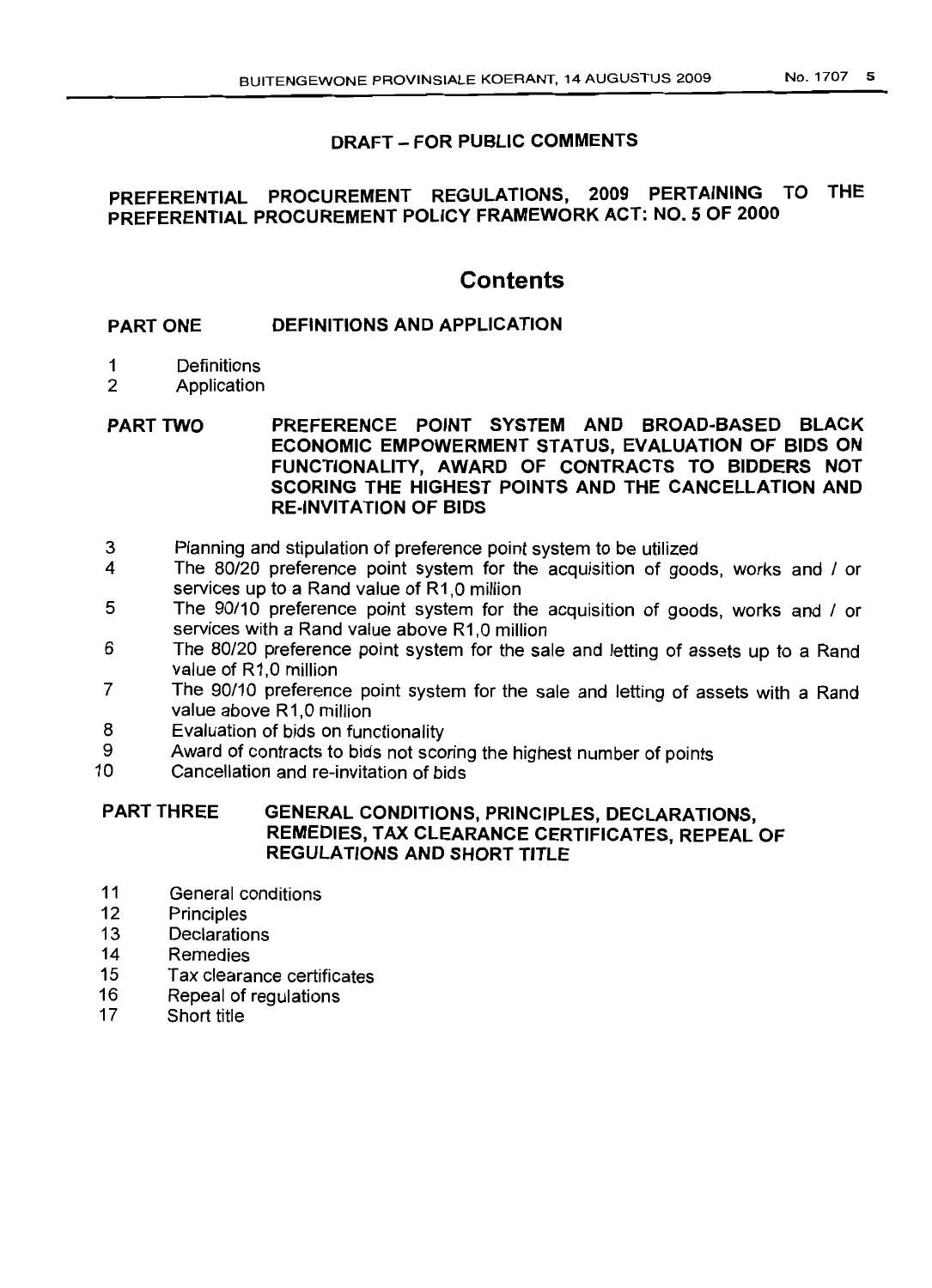# REGULATIONS

The Minister of Finance, in terms of section 5 of the Preferential Procurement Policy Framework Act, 2000 (Act No. 5 of 2000), hereby promulgates the regulations contained in the Schedule.

# SCHEDULE

#### PART ONE

# DEFINITIONS AND APPLICATION

# **Definitions**

- 1. In these regulations, unless the context indicates otherwise, a word or expression to which a meaning has been assigned in the Act bears the same meaning, and-
	- (a) "Act" means the Preferential Procurement Policy Framework Act, 2000 (Act No.5 of 2000);
	- (b) "Acceptable bid" means a bid that complies in all respect with all the specifications and conditions prescribed in the bid documentation and assurance that the potential contractor has the ability and capability to execute the contract;
	- (c) "BEE Status" bears the same meaning assigned to this expression as in the Codes of Good Practice on Black Economic Empowerment, issued in terms of section 9(1) of the Broad-Based Black Economic Empowerment Act, 2003 and promulgated in the Government Gazette on 9 February 2007;
	- (d) "B-BBEE status level of contributor" is the B-BBEE status received by a measured entity based on its overall performance using the Generic Scorecard contained in the Codes of Good Practice on Black Economic Empowerment, issued in terms of section 9(1) of the Broad-Based Black Economic Empowerment Act, 2003 and promulgated in the Government Gazette on 9 February 2007
	- (e) "Bid" means a written offer in a prescribed or stipulated form in response to an invitation by an organ of state for the provision of services, works or goods, through price quotations, advertised competitive bidding processes or proposals;
	- (f) "Black people" is a generic term, which bears the same meaning assigned to this expression in the Broad-Based Black Economic Empowerment Act, 2003 and its Codes of Good Practice.;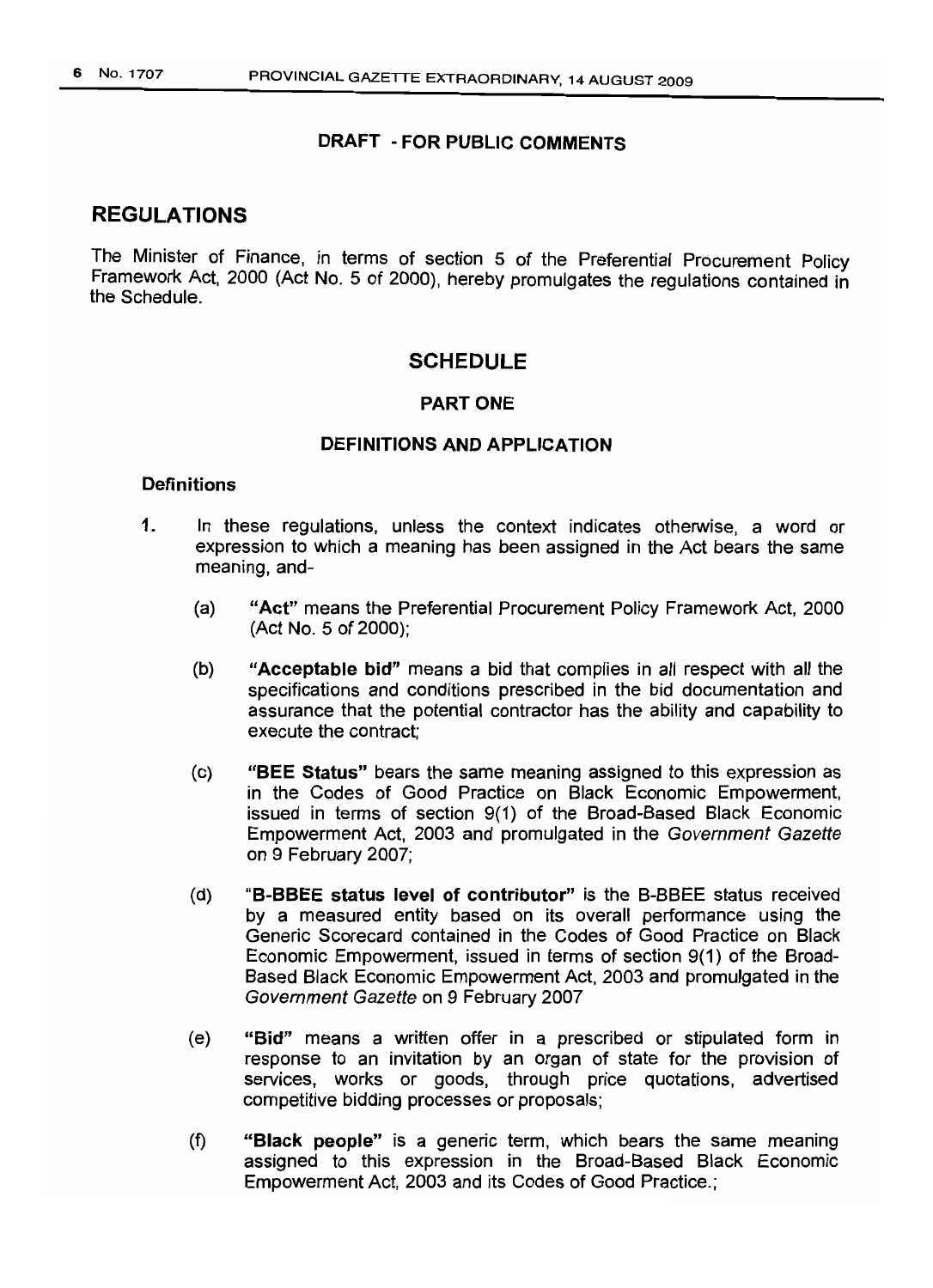- (g) "Broad-Based Black Economic Empowerment" (B-BBEE) as assigned in the Codes of Good Practice on Black Economic Empowerment, issued in terms of section 9(1) of the Broad-Based Black Economic Empowerment Act, 2003 and promulgated in the Government Gazette on 9 February 2007, means the economic empowerment of all black people through diverse but integrated socio-economic strategies that include, but not limited to:
	- i) increasing the number of black people that manage, own and control enterprises and productive assets;
	- ii) facilitating ownership and management of enterprises and productive assets by communities, workers, co-operatives and other collective enterprises;
	- iii) human resources and skills development;
	- iv) achieving equitable representation in all occupational categories and levels in the workforce;
	- v) preferential procurement; and
	- vi) investment in enterprises that are owned or managed by black people.
- (h) "Comparative price" means the price after the factors of a non-firm price and all unconditional discounts that can be utilised have been taken into consideration;
- (i) "Consortium or Joint Venture" means an association of persons for the purpose of combining their expertise, property, capital, efforts, skill and knowledge in an activity for the execution of a contract;
- 0) "Contract" means the agreement that results from the acceptance of a bid by an organ of state;
- (k) "Firm price" is the price that is only subject to adjustments in accordance with the actual increase or decrease resulting from the change, imposition, or abolition of customs or excise duty and any other duty, levy, or tax, which, in terms of a law or regulation, is binding on the contractor and demonstrably has an influence on the price of any supplies, or the rendering costs of any service, for the execution of the contract;
- (I) "Functionality" means the measurement according to predetermined norms of a service or commodity designed to be practical and useful, working or operating, taking into account among others quality, reliability, Viability and durability of a service;
- (m) "Non-firm prices" means all prices other than "firm" prices;
- (n) "Person" includes reference to a juristic person;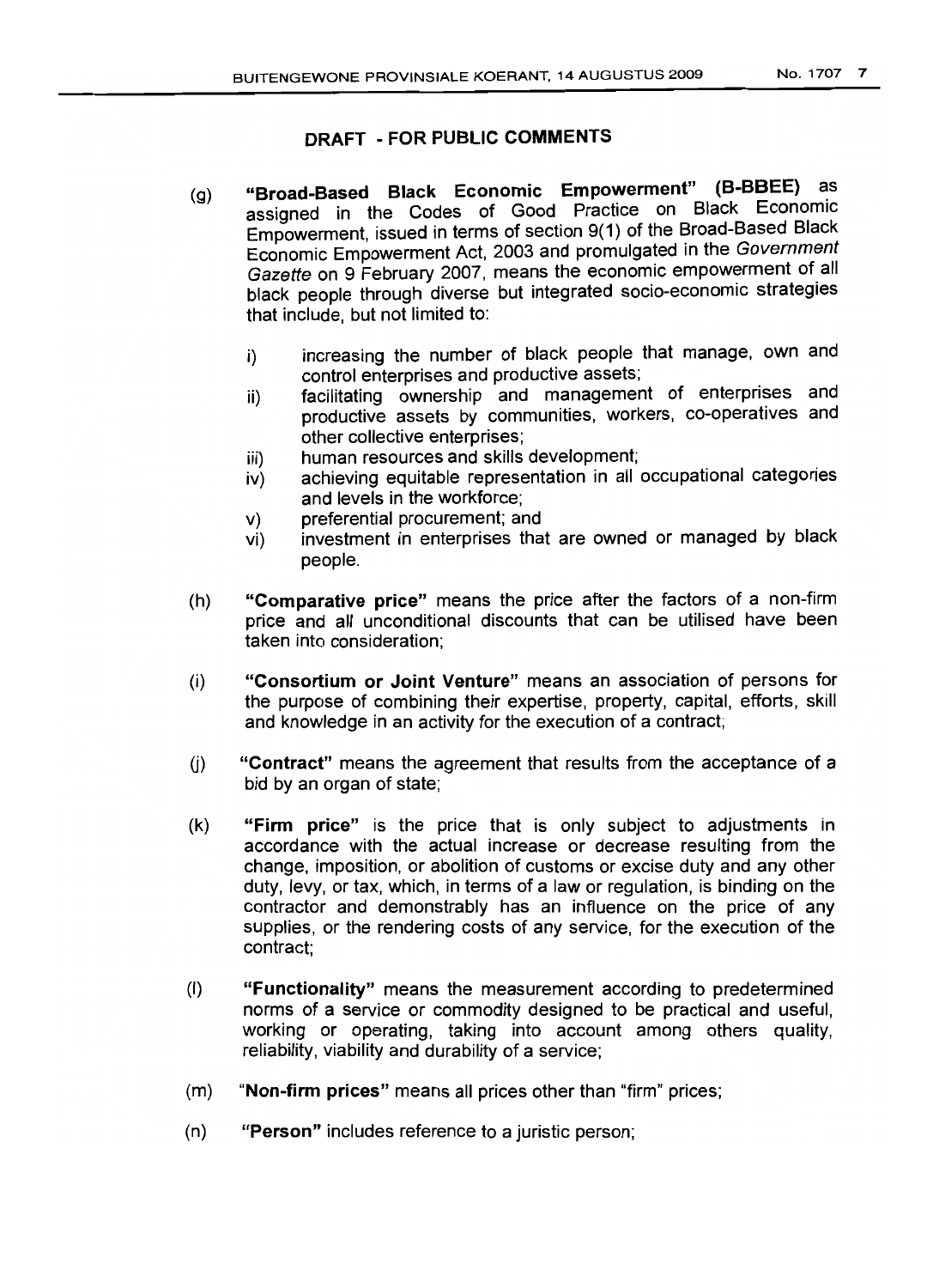- (0) "Rand value" means the total estimated value of a contract in South African currency, calculated at the time of bid invitations and includes all applicable taxes and excise duties;
- (p) "Sub-Contract" means the primary contractor's assigning or leasing or making out work to, or employing, another person to support such primary contractor in the execution of part of a project in terms of the contract;
- (q) "Total revenue" bears the same meaning assigned to this expression as in the Codes of Good Practice on Black Economic Empowerment, issued in terms of section 9(1) of the Broad-Based Black Economic Empowerment Act, 2003 and promulgated in the Government Gazette on 9 February 2007;
- (r) "Trust" means the arrangement through which the property of one person is made over or bequeathed to a trustee to administer such property for the benefit of another person; and
- (s) "Trustee" means any person, including the founder of a trust, to whom property is bequeathed in order for such property to be administered for the benefit of another person.

# Application

- 2.(1) These regulations apply to organs of state as contemplated in section 1 (iii) of the Act and all public entities listed in schedules 2, 3A, 3B, 3C and 3D to the Public Finance Management Act, 1999, Act No. 1 of 1999, (as amended by Act 29 of 1999).
	- (2) An organ of state contemplated in sub-requlaficn (1) must, unless the Minister of Finance has directed otherwise, only apply a preferential procurement system which is in accordance with the Act and these regulations.

# PART TWO

PREFERENCE POINT SYSTEM AND BROAD-BASED BLACK ECONOMIC EMPOWERMENT STATUS, EVALUATION OF BIDS ON FUNCTIONALITY, AWARD OF CONTRACTS TO BIDDERS NOT SCORING THE HIGHEST NUMBER OF POINTS AND THE CANCELLATION AND RE-INVITATION OF BIDS

# Planning and stipulation of preference point system to be utilized

- 3(1) An organ of state must, prior to making an invitation for bids-
	- (a) properly plan for, and, as far as possible, accurately estimate the costs of the provision of services, works or goods for which an invitation for bids is to be made; and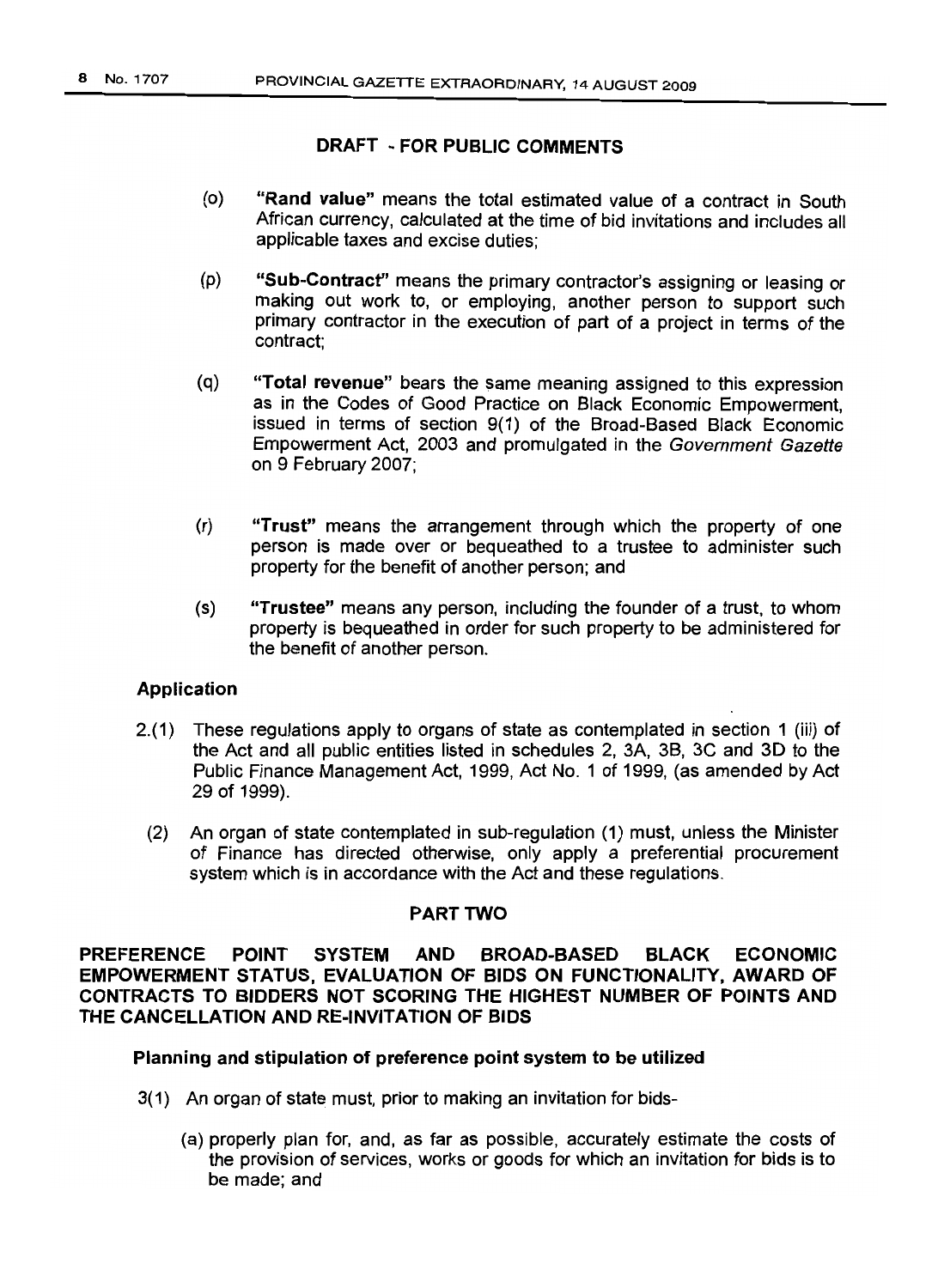(b) determine and stipulate the appropriate preference point system to be utilized in the evaluation and adjudication of the bids.

# The 80/20 preference point system for acquisition of goods, works and / or services up to a Rand value of R1,0 million

4.(1) The following formula must be used to calculate the points for price in respect of competitive bids / price quotations with a Rand value equal to, or above R 30 000 and up to a Rand value of R1 000 000 (all applicable taxes included). Organs of state may, however, apply this formula for price quotations with a value less than R 30 000, if and when appropriate:

$$
Ps = 80 \left( 1 - \frac{Pt - P\min}{P\min} \right)
$$

**Where** 

 $Ps =$  Points scored for comparative price of bid  $\ell$  offer under consideration

 $Pt = Comparative price of bid / offer under consideration$ 

Pmin  $\equiv$  Comparative price of lowest acceptable bid / offer.

- (2) A maximum of 20 points must be awarded to a bidder for attaining the B-BBEE status level contemplated in the B-BBEE Codes of Good Practice on Black Economic Empowerment, issued in terms of section 9(1) of the Broad-Based Black Economic Empowerment Act, 2003 and promulgated in the Government Gazette on 9 February 2007.
- (3) Points must be awarded to a bidder on the following basis:

| <b>B-BBEE Status Level of Contributor</b> | <b>Number of Points</b> |
|-------------------------------------------|-------------------------|
|                                           | 20                      |
|                                           | 18                      |
|                                           | 16                      |
|                                           | 12                      |
|                                           |                         |
|                                           |                         |
|                                           |                         |
|                                           |                         |
| Non-compliant contributor                 |                         |

- (4) The points scored by a bidder in respect of B-BBEE contribution contemplated in sub-requlation (3) must be added to the points scored for price.
- (5) Only the bid with the highest number of points scored may be selected.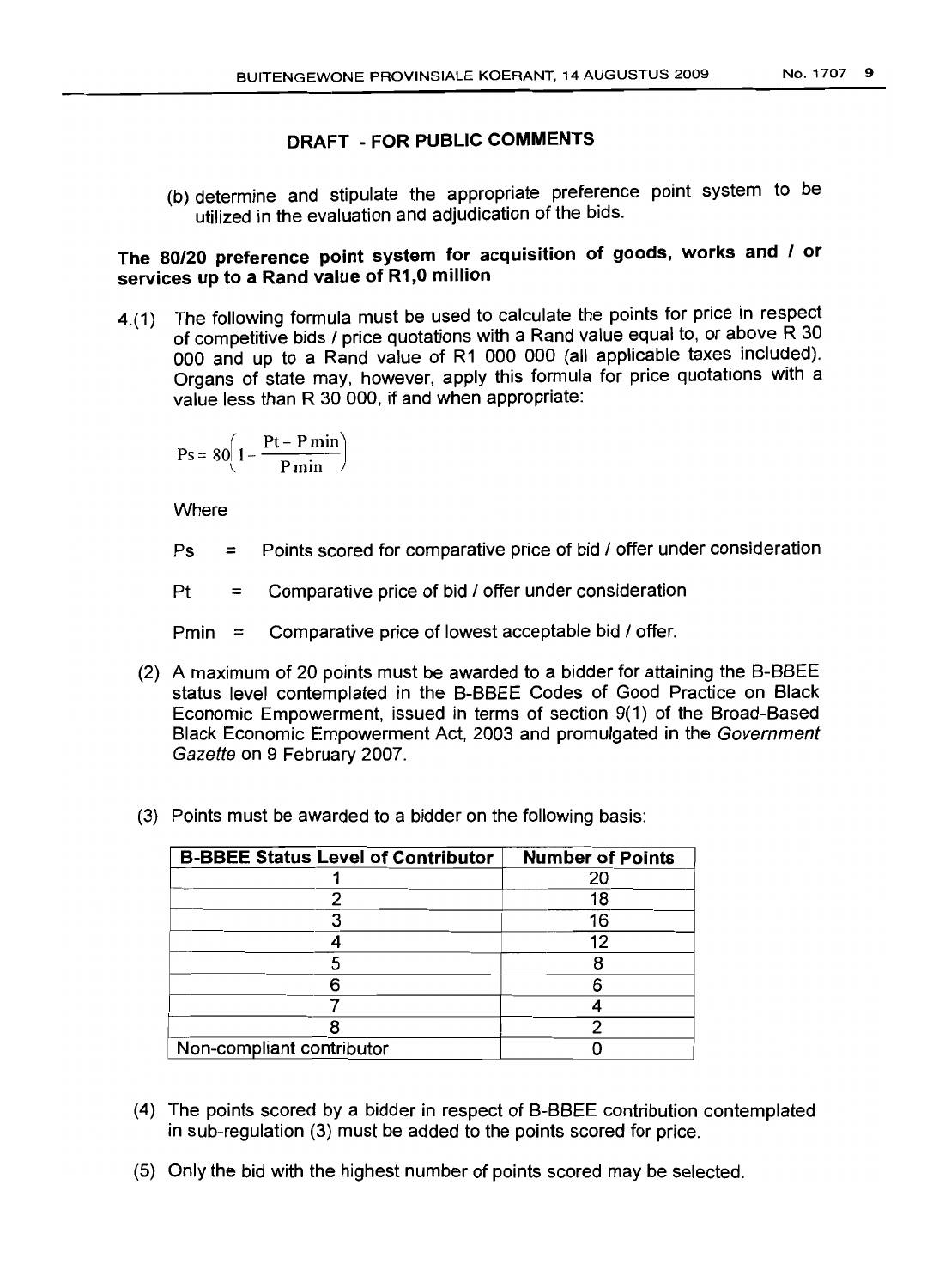# The 90/10 preference point system for acquisition of goods, works and / or services with a Rand value above R1,0 million

5.(1) The following formula must be used to calculate the points for price in respect of bids with a Rand value above R1 000 000 (all applicable taxes included):

$$
Ps = 90 \left( 1 - \frac{Pt - P \min}{P \min} \right)
$$

**Where** 

 $Ps =$ Points scored for comparative price of bid under consideration

 $Pt =$ Comparative price of bid under consideration

- Pmin = Comparative price of lowest acceptable bid
- (2) A maximum of 10 points must be awarded to a bidder for attaining their B-BBEE status level contemplated in the B-BBEE Codes of Good Practice.
	- **B-BBEE Status Level of Contributor Number of Points** 1 10 2 9 3 8 4 5 5 <u>4 (a) 1</u> 6 3 7 2 8 1 Non-compliant contributor 0
- (3) Points must be awarded to a bidder on the following basis:

- (4) The points scored by a bidder in respect of the level of B-BBEE contribution contemplated in sub-regulation (3) must be added to the points scored for price.
- (5) Only the bid with the highest number of points scored may be selected.

#### The 80/20 preference point system for the sale and letting of assets up to a Rand value of R1,0 million.

6.(1) The following formula must be used to calculate the points for price in respect of competitive bids I price quotations with a Rand value equal to, or above R 30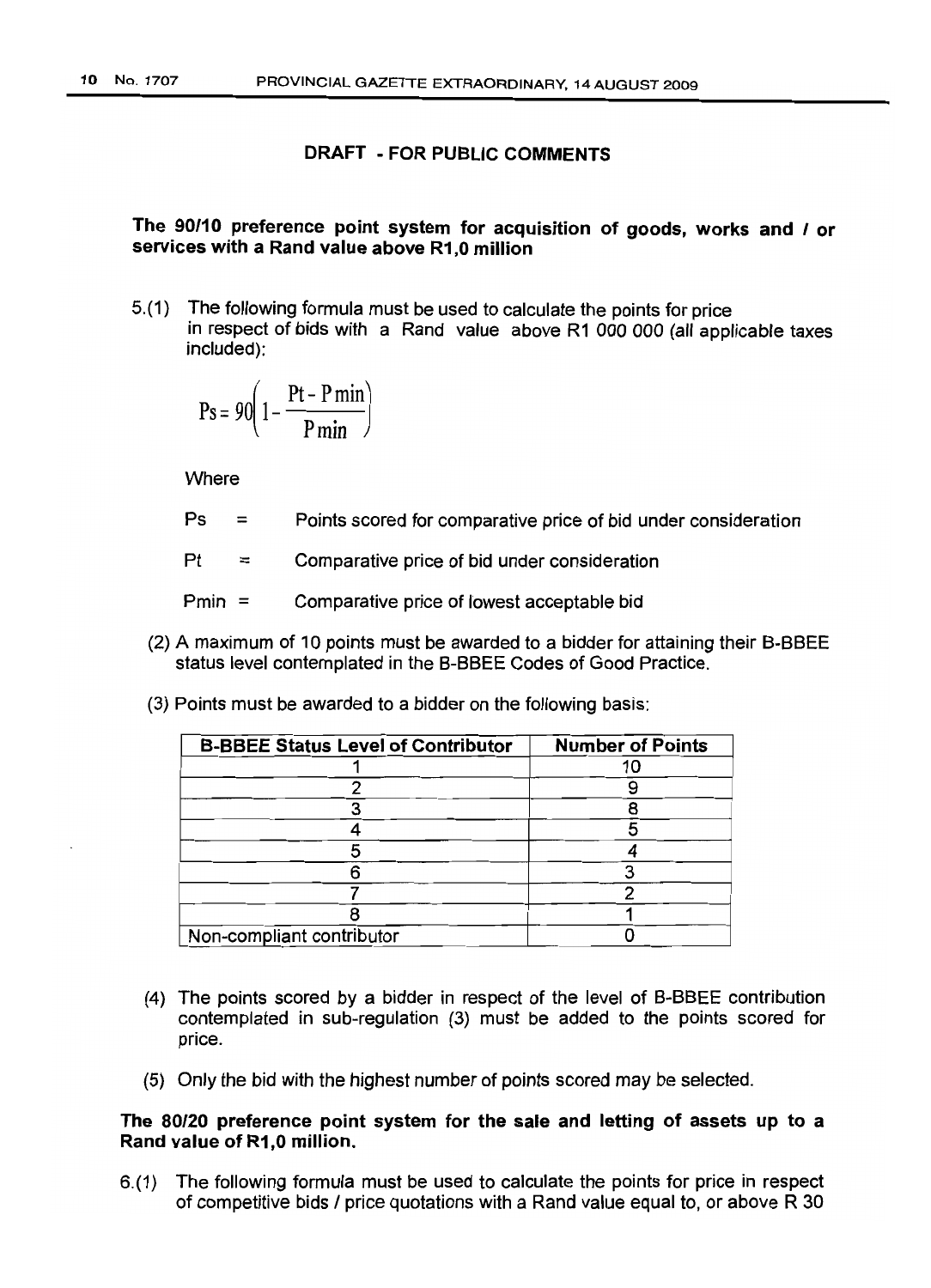000 and up to a Rand value of R1 000 000 (all applicable taxes included) and which relate to the sale and letting of assets. Organs of state may, however, apply this formula for sales and letting of assets with a Rand value less than R30 000, if and when appropriate:

$$
Ps = 80\left(1 + \frac{Pt - Ph}{Ph}\right)
$$

**Where** 

| Ps | $=$ | Points scored for price of bid / offer under<br>consideration |
|----|-----|---------------------------------------------------------------|
| Pt | $=$ | Price of bid / offer under consideration                      |
| Ph | $=$ | Price of highest acceptable bid/offer                         |

(2) A maximum of 20 points must be awarded to a bidder for attaining the B-BBEE status level, contemplated in the B-BBEE: Codes of Good Practice.

| <b>B-BBEE Status Level of Contributor</b> | <b>Number of Points</b> |
|-------------------------------------------|-------------------------|
|                                           | 20                      |
|                                           | 18                      |
|                                           | 16                      |
|                                           | 12                      |
|                                           |                         |
|                                           | 6                       |
|                                           |                         |
|                                           |                         |
| Non-compliant contributor                 |                         |

(3) Points must be awarded to a bidder on the following basis:

- (4) The points scored by a bidder in respect of the level of B-BBEE contribution contemplated in sub-regulation (3) must be added to the points scored for price.
- (5) Only the bid with the highest number of points scored may be selected.
- (6) If any assets are let or sold by public auction, the award must be made to the highest bidder.

# The 90/10 preference point system for the sale and letting of assets with a Rand value above R1,0 million

7.(1) The following formula must be used to calculate the points for price in respect of bids with a Rand value above R1 000 000 (all applicable taxes included) and which relate to the sale and letting of assets:

$$
Ps = 90\left(1 + \frac{Pt - Ph}{Ph}\right)
$$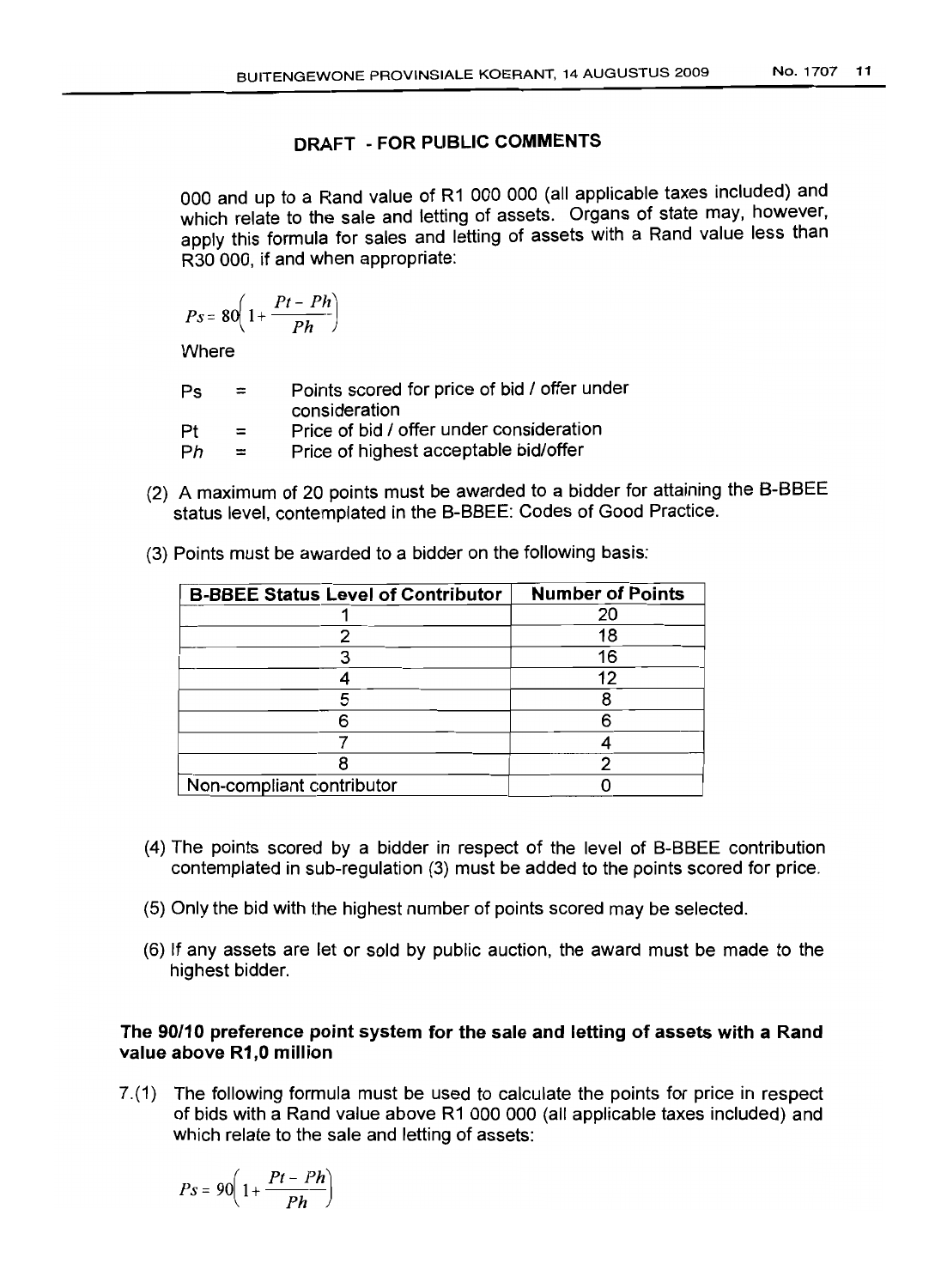#### **Where**

| Ps  | $=$ | Points scored for price of bid under consideration |  |  |
|-----|-----|----------------------------------------------------|--|--|
| Pt  | $=$ | Price of bid under consideration                   |  |  |
| - - |     |                                                    |  |  |

- $Ph =$ Price of highest acceptable bid
- (2) A maximum of 10 points must be awarded to a bidder for attaining the B-BBEE status level contemplated B-BBEE Codes of Good Practice.
- (3) Points must be awarded to a bidder on the following basis:

| <b>B-BBEE Status Level of Contributor</b> | <b>Number of Points</b> |
|-------------------------------------------|-------------------------|
|                                           |                         |
|                                           |                         |
|                                           |                         |
|                                           |                         |
|                                           |                         |
|                                           |                         |
|                                           |                         |
|                                           |                         |
| Non-compliant contributor                 |                         |

- (4) The points scored by a bidder in respect of the level of B-BBEE contribution contemplated in sub-regulation (3) must be added to the points scored for price.
- (5) Only the bid with the highest number of points scored may be selected.
- (6) If any assets are let or sold by public auction, the award must be made to the highest bidder.

#### **Evaluation of bids based on functionality -**

- 8(1) An organ of state must in the bid documents indicate if, in respect of a particular bid invitation, bids will also be evaluated on functionality;
- (2) When evaluating bids on functionality, the evaluation criteria for measuring functionality, the weight of each criterion, the applicable values as well as the minimum qualifying score for functionality, should be clearly indicated in the bid documents;
- (3) A bid must be disqualified if it fails to achieve the minimum qualifying score for functionality as indicated in the bid documents; and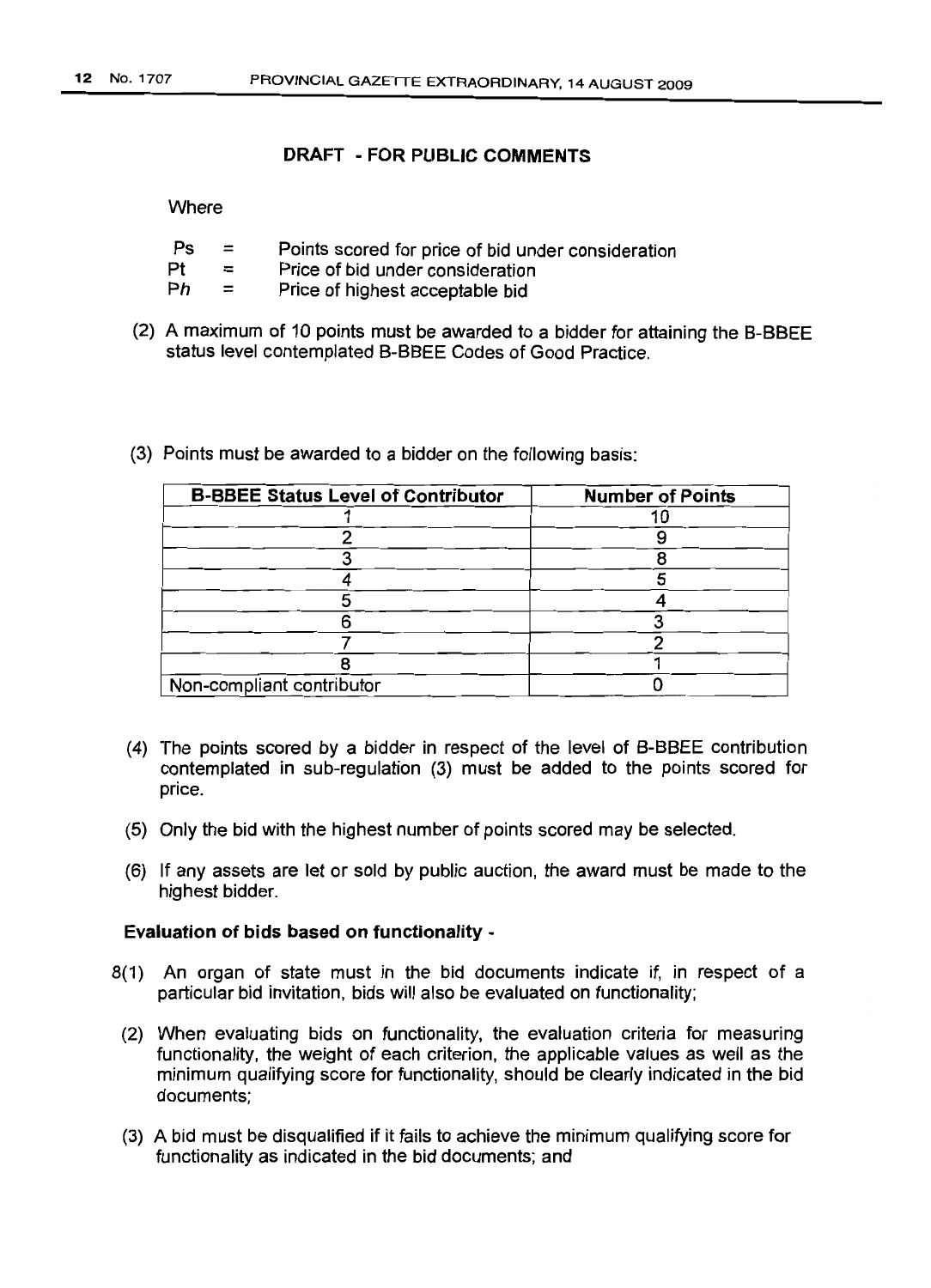(4) Bids that have achieved the minimum qualification score for functionality must be evaluated further in terms of the preference point systems prescribed in Regulations 4 and 5.

# **Award of contract to bids not scoring the highest number of points**

- 9(1) Despite sub-regulations 4.(5), 5.(5), 6.(5), and 7.(5), a contract may, on reasonable and justifiable grounds, be awarded to a bidder that did not score the highest number of points.
- 9(2) If a bid other than the one that scored the highest number of points is approved, the organ of state must, in writing, within ten (10) working days notify the Auditor-General and the relevant treasury of the reasons for not selecting the bidder that scored the highest number of points.

#### **Cancellation and re-invitation of bids**

- 10(1)ln the event that, in the application of the 80/20 preference point system as stipulated in the bid documents, **all** bids received exceed the estimated Rand value of R1 000 000, the bid invitation must be cancelled. If one or more of the acceptable bids received are within the prescribed threshold of R 1000 000, all bids received must be evaluated on the 80/20 preference point system.
	- (2) In the event that, in the application of the 90/10 preference point system as stipulated in the bid documents, **all** bids received are equal to, or below R1 000 000, the bid must be cancelled. If one or more of the acceptable bids received are above the prescribed threshold of R 1 000 000, all bids received must be evaluated on the 90/10 preference point system.
	- (3) An organ of state which has cancelled a bid invitation as contemplated in subregulations (1) and (2) must re-invite bids and must, in the bid documents, stipulate the correct preference point system to be applied.
	- (4) An organ of state may, prior to the award of a bid, cancel a bid if-
		- (a) due to changed circumstances, there is no longer a need for the goods, works or services offered, or
		- (b) funds are no longer available to cover the total envisaged expenditure; or
		- (c) no acceptable bids are received.
	- (5) The decision to cancel a bid in terms of sub-regulation (4) must be published in at least the Government Tender Bulletin and / or the media in which the original bid was advertised.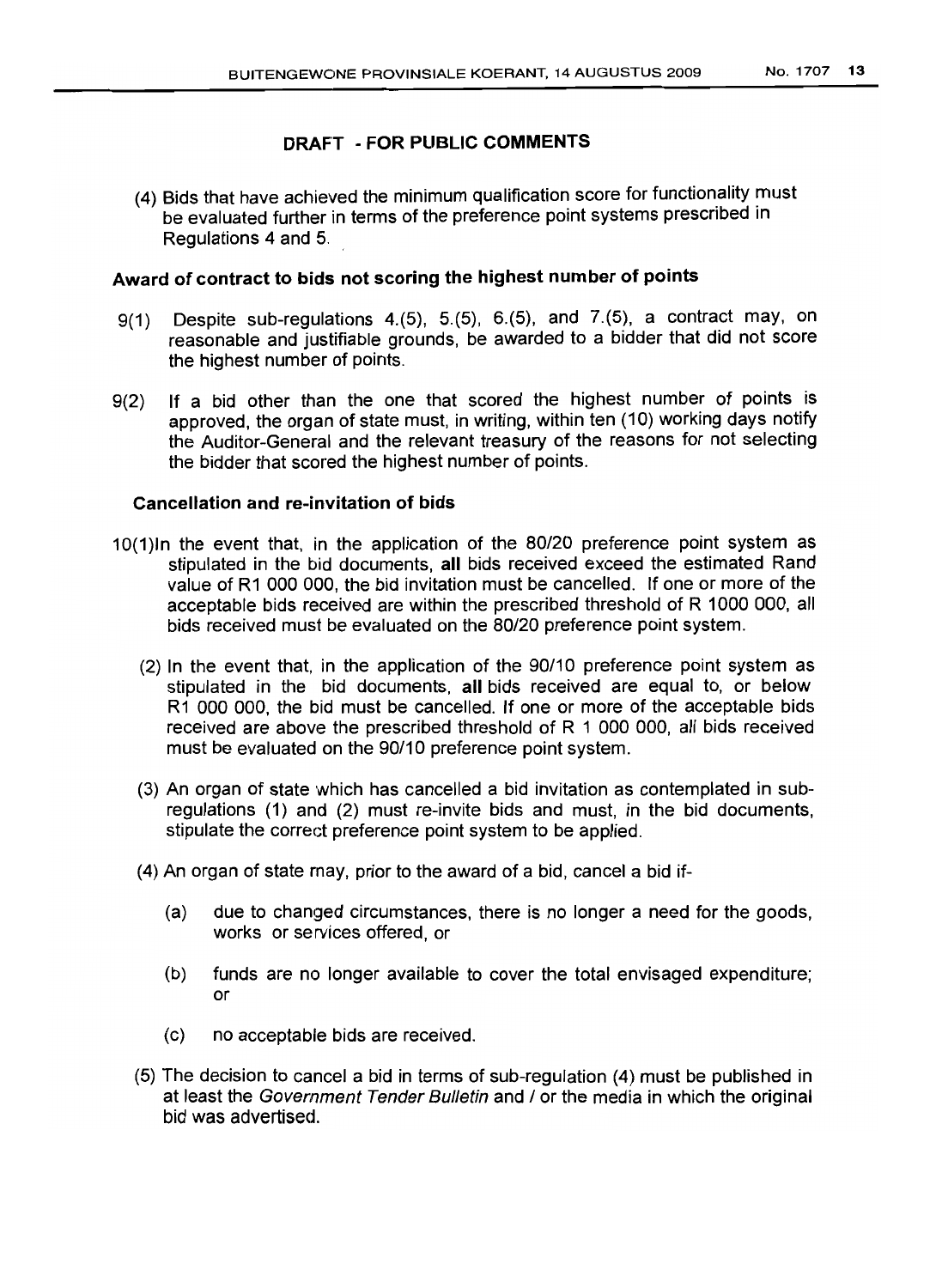#### PART THREE

#### **GENERAL CONDITIONS, PRINCIPLES, DECLARATIONS, REMEDIES, TAX CLEARANCE, REPEAL OF REGULATIONS AND SHORT TITLE**

#### **General conditions**

- 11.(1) For specific industries (identified by the Department of Trade and Industry), where the award of bids to local manufacturers are of critical importance, such bids may be advertised with a specific bidding condition that only locally manufactured products will be considered.
	- (2) Only a bidder who has completed and signed the declaration part of the bid documentation may be considered.
	- (3) Bidders other than Exempted Micro-Enterprises (EMEs) as indicated in subregulation (6) and (7), must submit their original B-BBEE status level verification certificate or a certified copy thereof issued by:

(a) verification agencies accredited by South African National Accreditation System (SANAS), as contemplated in the B-BBEE: Framework for accreditation and verification by all Verification Agencies promulgated in the Government Gazette No 31255 on 18 July 2008; or

(b) verification agencies that are in possession of a valid pre-assessment letter from SANAS; or

(c) non-accredited verification agencies prior to 9 April 2009, as contemplated in the notice promulgated in Government Gazette No 32094 on 9 April 2009.

- (4) With effect from 1 August 2009, only verification certificates issued in terms of sub-regulation 11 (3) (a) and (b) will be valid.
- (5) Verification certificates issued in terms of sub-regulation 11 (3) (c) will only remain valid for 12 months from the date of issue.
- (6) Enterprises with an annual total revenue not exceeding R 5,0 million per annum are deemed to have the status of a B-BBEE level 4 contributor and therefore qualify as Exempted Micro Enterprises. Evidence of such qualification is a certificate issued by an accounting officer (as contemplated in section 60 sub-section 4 of the Close Corporation Act, 1984) or a SANAS accredited verification agency or a non-accredited verification agency (subject to sub-regulations 11 (4) and (5) or a certificate from the South African Revenue Services (SARS). As an alternative, when possible, the SARS may forward such confirmation directly to the organ of state.
- (7) Should an EME improve on its B-BBEE status as a level 4 contributor, a certificate substantiating its improved status must be submitted by the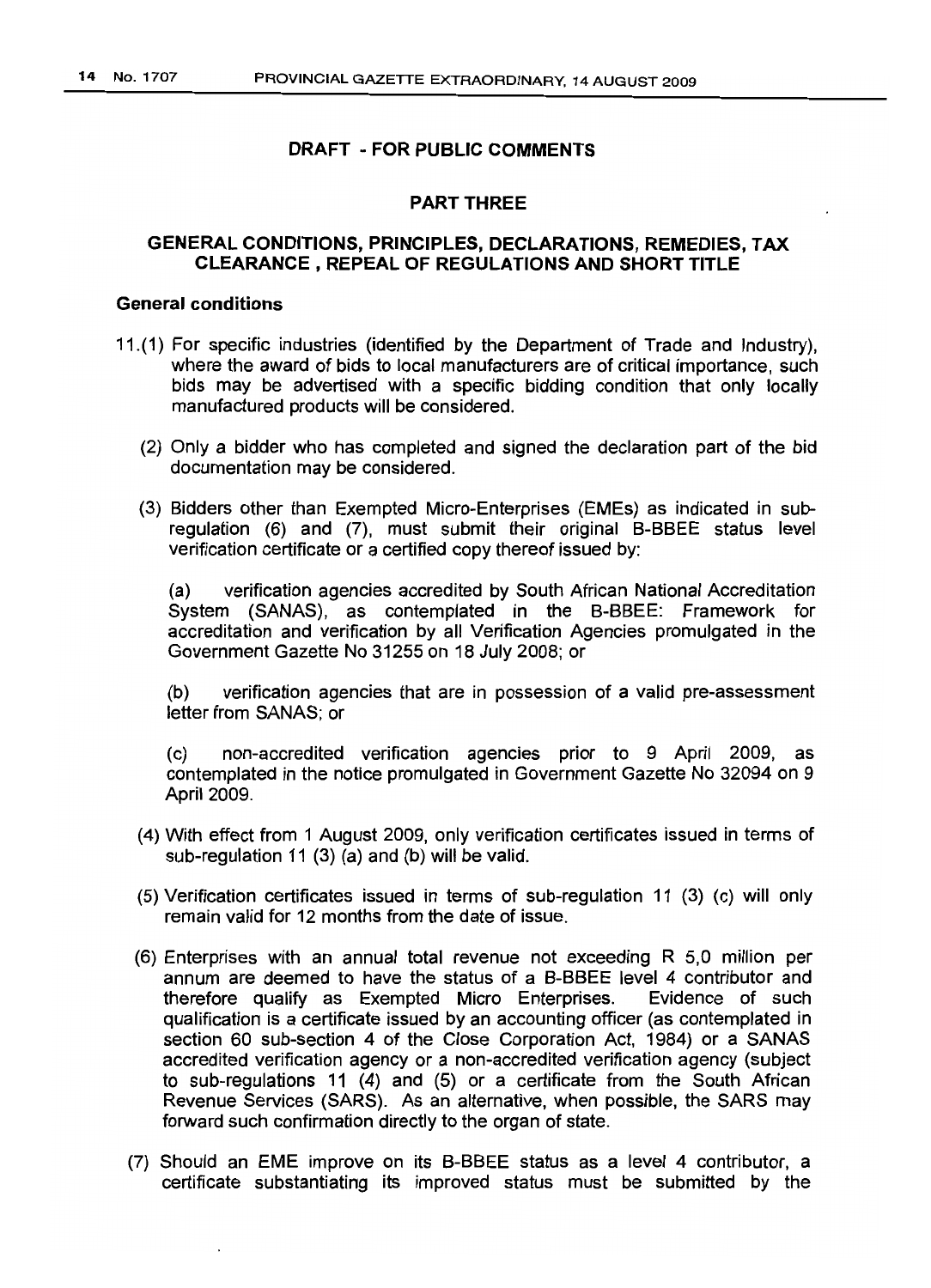respective supplier. The submission of the certificate must comply with the requirements of sub-regulation (3) above.

- (8) Any certificate substantiating the B-BBEE status level of a bidder must be based on the findings of the previous year's financial statements of the relevant enterprise.
- (9) An organ of state must, when calculating comparative prices, take into account any discounts which have been offered unconditionally.
- (10) A discount which has been offered conditionally must, despite not being taken into account for evaluation purposes, be implemented when payment is effected.
- (11) Points scored must be rounded off to the nearest 2 decimals.
- (12) (a) In the event that two or more bids have scored equal total points, the successful bid must be the one scoring the highest number of preference points for B-BBEE.
	- (b) However, when functionality is part of the evaluation process and two or more bids have scored equal points including equal preference points for B-BBEE, the successful bid must be the one scoring the highest score for functionality.
	- (c) Should two or more bids be equal in all respects, the award shall be decided by the drawing of lots.
- (13) Bidders should not be disqualified or regarded as non-responsive for being a non-compliant B-BBEE contributor. Under such circumstances bidders will score no points for their B-BBEE status.

#### **Principles**

- 12(1) A consortium or joint venture will qualify for points for their B-BBEE status level as a legal entity provided that the entity submits their B-BBEE status as a consortium or joint venture.
	- (2) A person awarded a contract may not sub-contract more than 25% of the value of the contract to a person who does not have an equal or higher B-BBEE status level.
	- (3) A person must not be awarded points for B-BBEE status level if it is indicated in the bid documents that such a person intends sub-contracting more than 25% of the value of the contract to someone who does not qualify for at least the points that such a person qualifies for.
	- (4) When an organ of state is in need of a service provided by only tertiary institutions, such services must be procured from the tertiary institution(s) identified by means of a competitive bidding process. Tertiary institutions will be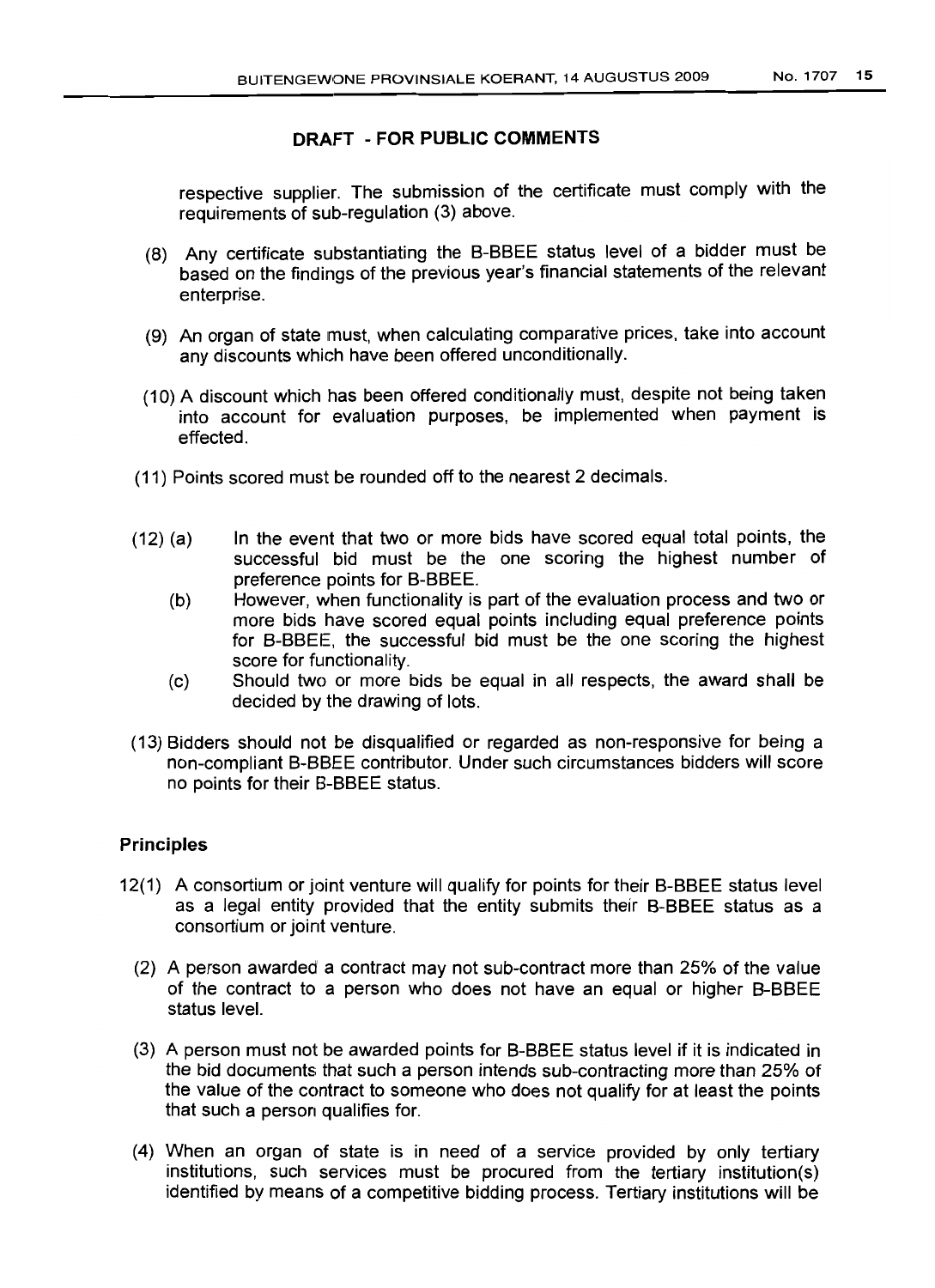required to submit their B-BBEE status in terms of the specialized scorecard contained in the B-BBEE Codes of Good practice.

(5) Should an organ of state require a service that can be provided by one or more tertiary institutions or public entities as well as enterprises from the private sector, the appointment of a contractor must be done by means of the normal competitive bidding process. Public entities will be required to submit their B-BBEE status in terms of the specialized scorecard contained in the B-BBEE Codes of Good practice.

## **Declarations**

- 13. A bidder must, in the stipulated manner, declare that-
	- (a) the information provided is true and correct;
	- (b) the signatory to the bid document is duly authorised; and
	- (c) documentary proof regarding any bidding issue will, when required, be submitted to the satisfaction of the relevant organ of state.

#### Remedies

- 14.(1) An organ of state must, upon detecting that the B-BBEE status level has been claimed or obtained on a fraudulent basis, or any of the conditions of contract have not been fulfilled, act against the bidder or person awarded the contract.
	- (2)An organ of state may, in addition to any other remedy it may have against the person contemplated in sub-regulations (1)-
		- (a) disqualify a person from the bidding process;
		- (b) recover all costs, losses or damages it has incurred or suffered as a result of that person's conduct;
		- (c) cancel the contract and claim any damages which it has suffered as a result of having to make less favourable arrangements due to such cancellation;
		- (d) impose a financial penalty more severe than the theoretical financial preference associated with the claim which was made in the bid; and
		- (e) restrict the bidder or contractor, its shareholders and directors, or only the shareholders and directors who acted on a fraudulent basis, from obtaining business from any organ of state for a period not exceeding 10 years. after the audi alteram partem (hear the other side) rule has been applied.